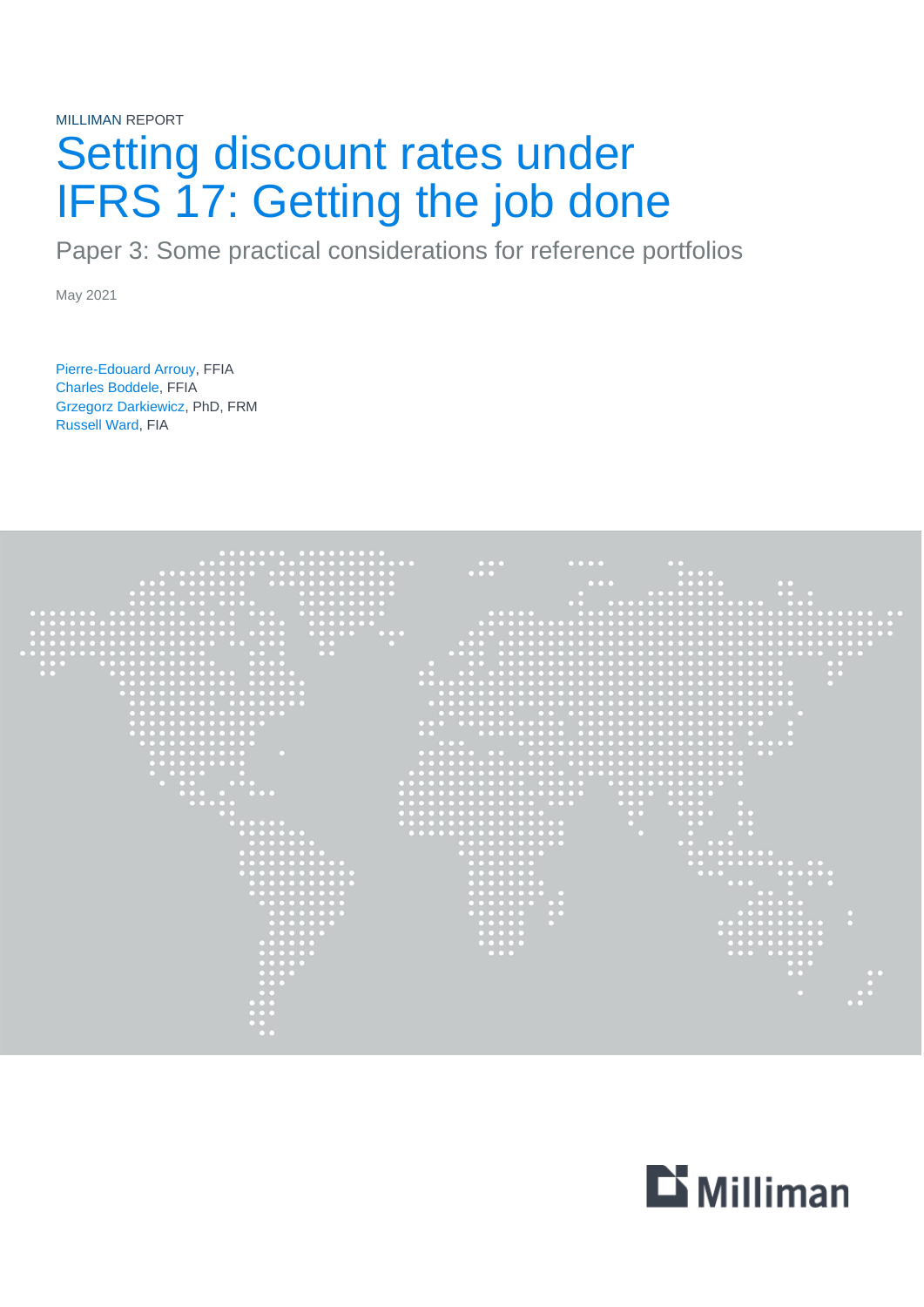# **Table of Contents**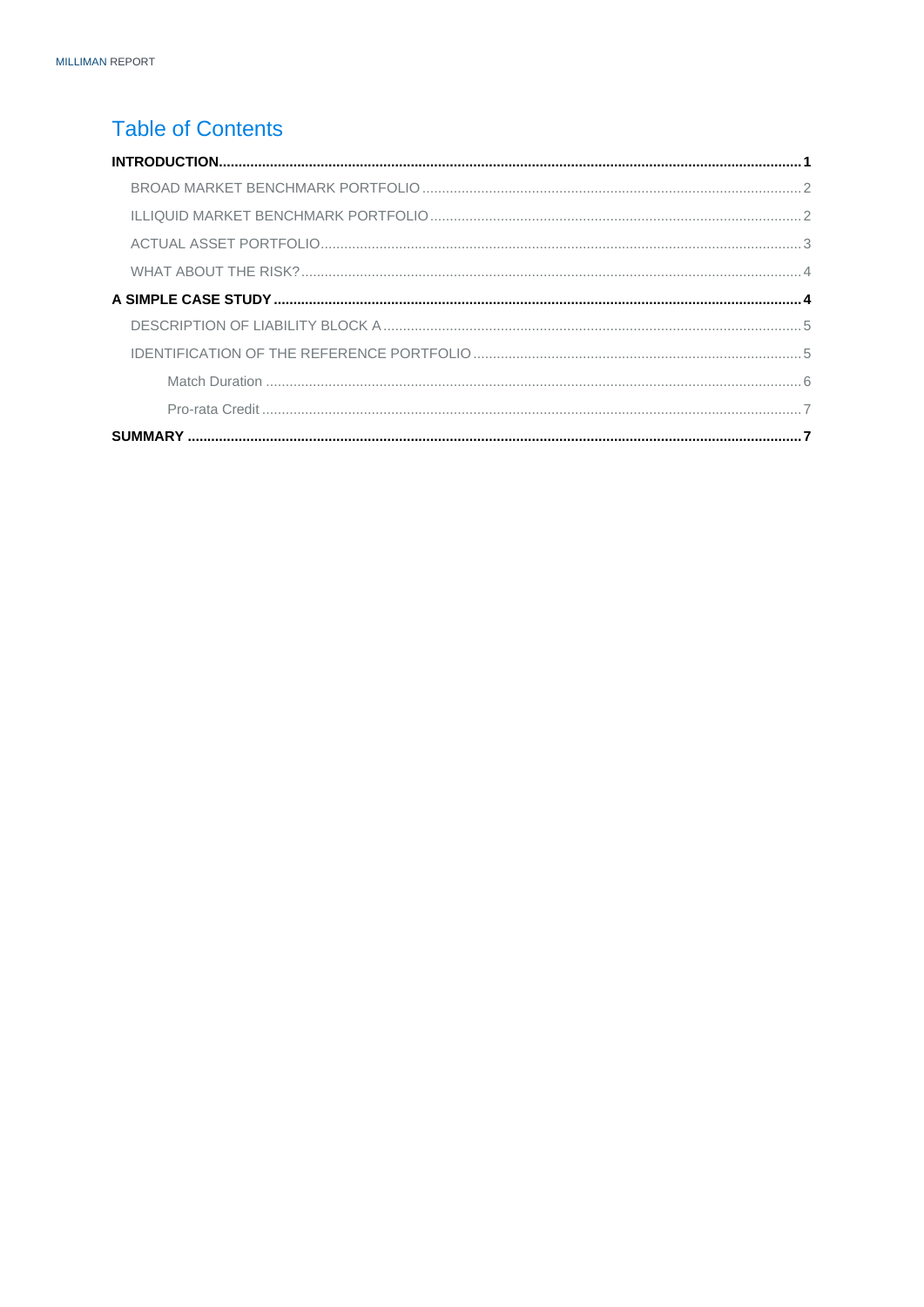# <span id="page-2-0"></span>**Introduction**

As discussed in our previous papers in the series, one of the key IFRS 17 principles related to discount rates is that they should reflect the characteristics of the liability cash flows to which they will be applied. "Characteristics" here refers to timing, currency, but also—critically—the liquidity of the underlying insurance contracts.

Different features may influence the liquidity of an insurance contract. These features can be of a contractual nature for example: the extent to which surrenders are allowed and the significance of any associated penalties. Relevant features can also be of a more general nature and define whether discontinuing an insurance contract may be attractive to customers or not. Examples of such features could include the remaining term of a contract, fear of having to be re-underwritten, enjoying a high guaranteed interest rate in the low interest rate environment, the possibility of losing certain tax advantages, and many others. In previous papers, we have already discussed ways to express a quantification of the impact of these features which are likely to drive the level of illiquidity of insurance contracts via two principal factors: exit value and inherent value.

While the tools of exit value and inherent value can provide insights into the relative illiquidity of different insurance contracts, the challenge of quantifying an illiquidity premium remains. IFRS 17 espouses an approach driven by the illiquidity characteristics of the liabilities themselves. However, there is also a requirement to adopt an approach as far as possible informed by and consistent with observable market data. Unfortunately, while blocks of insurance contracts are bought and sold it is difficult to characterise this market as being deep and transparent and it is far from clear to us that there is any robust way to derive an illiquidity premium from such transactions. Consequently, by necessity, we must look to asset markets to provide a measure.

The reality of this has been recognised in other regimes, for example in MCEV as used a decade ago or Solvency II where one would focus on the illiquidity premium earned on assets (using either an actual or reference portfolio) and using an assessment of the illiquidity of the liabilities just to decide how much illiquidity should be attributed in each specific case. Recall two cases:

- 1. **QIS 5** An approach considered in the pre-Solvency II QIS 5 exercise in 2010: Liabilities were divided into a few different liability segments with different application ratios (0%, 50%, 75%, and 100%, with 100% applied to annuities and similar products), with an illiquidity premium calculated based on reference assets and provided by the regulator. In this case, there is no direct link between the illiquidity premium calculated and the actual investment strategy of any particular insurer. Thus, whilst adoption of a reasonable and representative reference portfolio provides comfort that the illiquidity premium is **earnable**, the actual illiquidity premium **earned** by an insurer will be different and could be higher or lower. The same conceptual approach was taken forward in the form of the Volatility Adjustment.
- 2. **Matching Adjustment** The Solvency II Matching Adjustment can be applied only for products with the strongest illiquidity characteristics (like annuities) and is calculated by estimating the illiquidity premium on the actual assets backing these insurance products. A range of tests are typically applied to verify an adequately close level of matching between the cashflows of the liabilities and backing assets. In this case, the illiquidity premium credited is that which the insurer should be capable of actually earning subject to an acceptable level of risk.

Frustratingly, this still leaves us with a considerable range of possibilities and in Figure 1 we illustrate these considering the dimensions of practicality and the degree of tailoring to the illiquidity of the liabilities.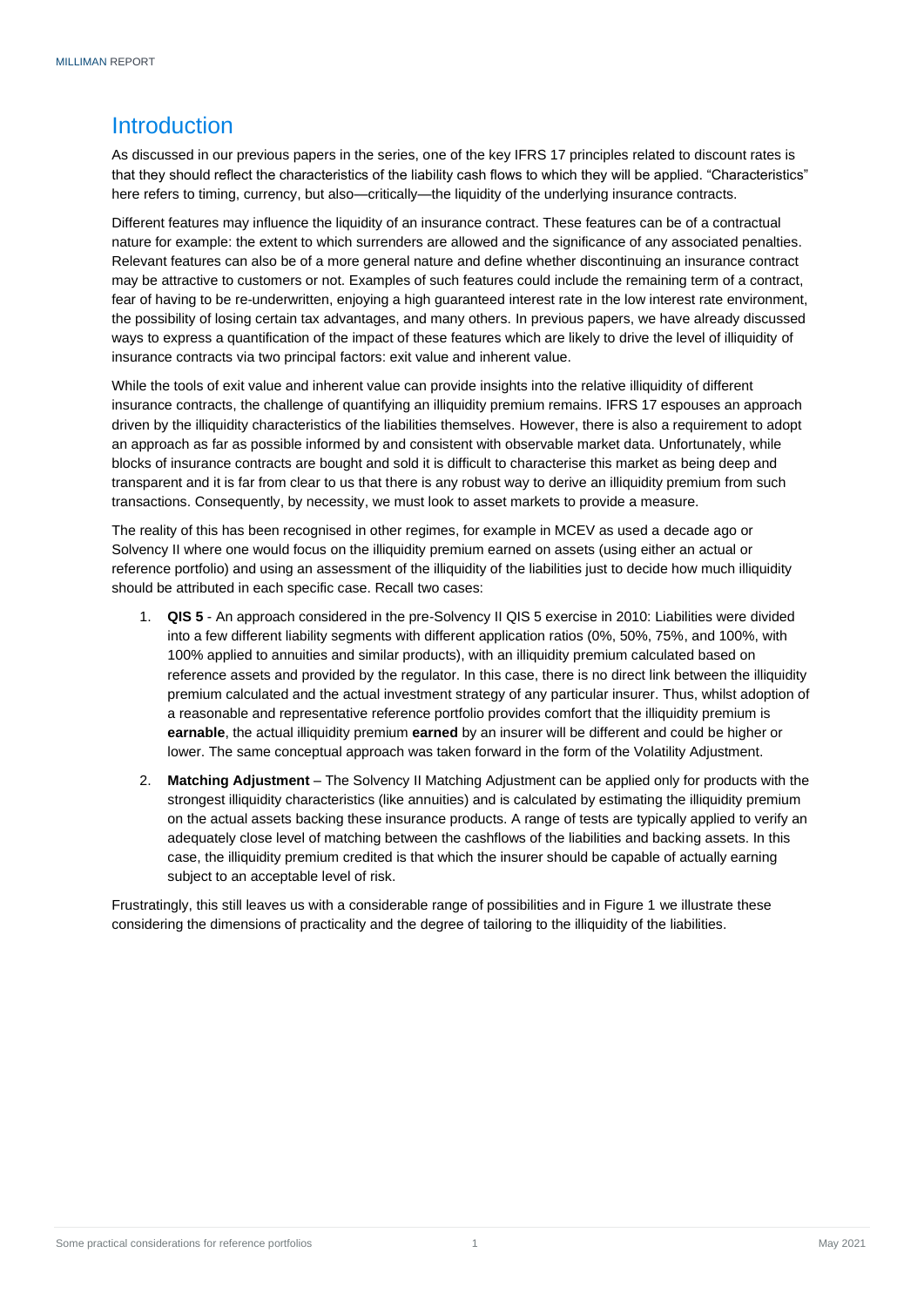



We have touched on the advantages and disadvantages of some of these approaches in our earlier papers but, with a focus on practical options, we offer the following observations:

#### <span id="page-3-0"></span>**BROAD MARKET BENCHMARK PORTFOLIO**

The use of a broad market benchmark portfolio scores well from a practical perspective as it can be created from traded instruments for which market data is readily available facilitating a relatively easy estimation of the illiquidity premium. However, while the portfolio might represent reasonably accurately the aggregate investment holdings of insurers in a particular market it will not be tailored to the liquidity features of any particular set of liabilities. This is not an insurmountable issue as application ratios can be applied in order to flex the level of credit applied to different books of business. However, if a systematic understatement of the illiquidity premium is to be avoided it will be necessary for some blocks to be assigned an application ratio > 100% and, while this is fine in theory, we question how ready insurers and their auditors might be to accept this extrapolation.

#### <span id="page-3-1"></span>**ILLIQUID MARKET BENCHMARK PORTFOLIO**

Adoption of a benchmark portfolio of illiquid assets deemed suitable to back the most illiquid insurance liabilities scores less well from a purely pragmatic perspective, as any such index would need to be constructed. Nevertheless, if an index was generated, either directly by insurers themselves or by an external provider or even a regulator, it could offer a very useful anchor point for the illiquidity premium assessment as a maximum earnable illiquidity premium. To be useful, the index would need to be available for different currencies and for liabilities of different durations.

The broad market benchmark portfolio option is based on the actual assets held by insurers in aggregate and so should naturally embed any constraints around the assets that can be held in practice. It is then natural to consider if the same constraints should be automatically carried across to this approach where the reference portfolio is theoretical. We consider a simple example: In Economy A, annuity providers can invest in any type of government and corporate bonds, without any regulatory constraints. In Economy B, insurers have access to exactly the same pool of assets but the regulator has set out a requirement that 75% of assets must be held in local government bonds, which are very liquid. Let us consider the situation where we have identical annuity products offered in the two economies, having the same illiquidity characteristics from the perspective of an insurance contract. Should the reference portfolios be considered the same, or should the regulatory constraint be reflected in a reference portfolio for Economy B? We might view a reference portfolio from Economy A (based on unfettered asset selection) as providing a benchmark well aligned to the illiquidity of the liabilities. However, in Economy B, adoption of such a portfolio will result in an illiquidity premium higher than that which can be earned in practice. The result will be to value the illiquid liabilities in Economy B using a discount rate that contemplates a return that insurers cannot possibly earn. In the case just considered, the constraint was a systemic one imposed by a regulator and applying to all firms in the market. Other constraints may also arise which are more idiosyncratic in nature applying differently to individual insurers.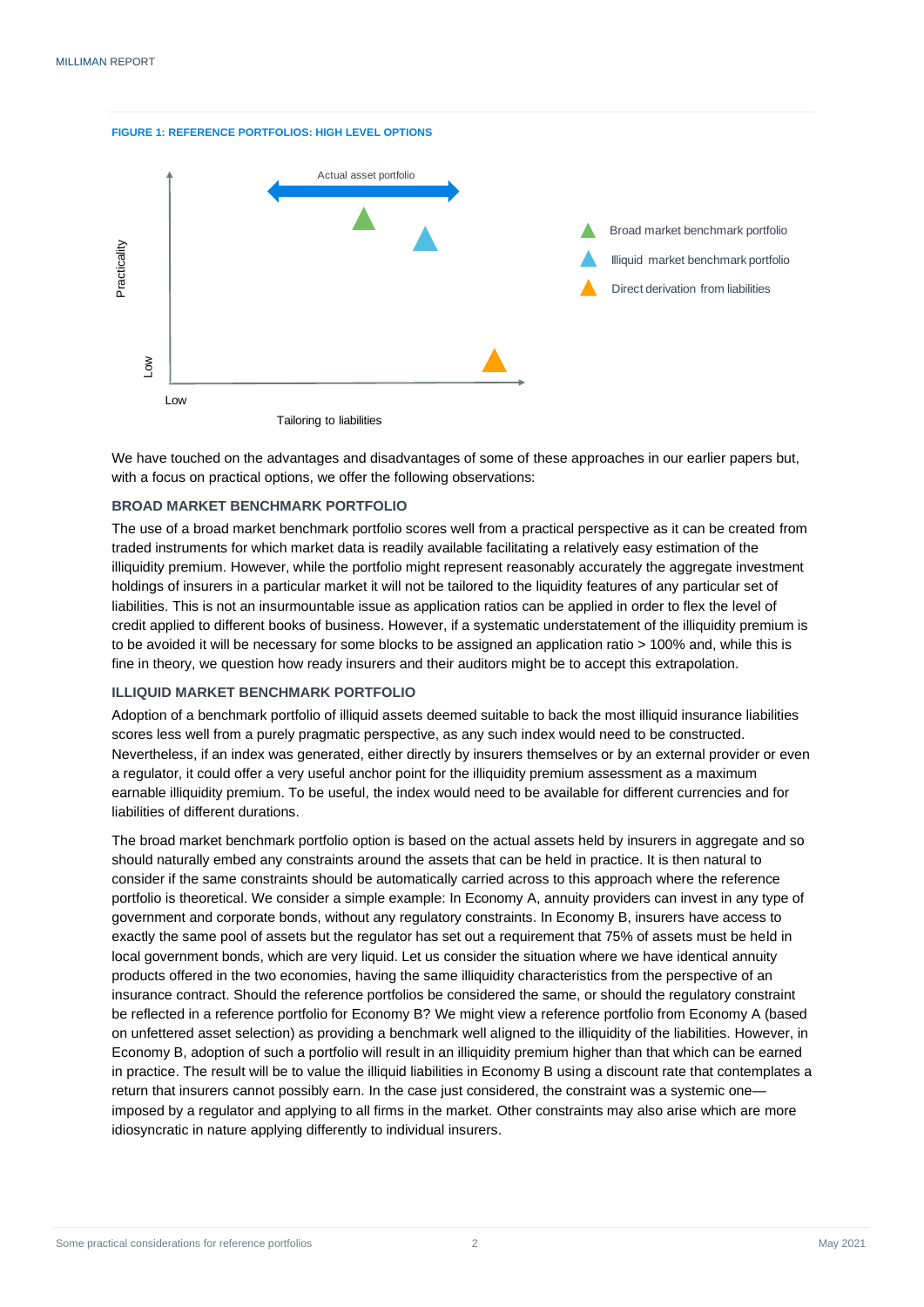Without adjustments, measures based on actual portfolios will embed both types of constraint. On the other hand, an advantage of a theoretical portfolio approach is that it offers a choice:

- 1. Reflect no practical constraints at all
- 2. Reflect both systemic and idiosyncratic practical constraints
- 3. Reflect only systemic practical constraints

We accept that a case could be made for all three approaches, though the authors' sense is that Option 3 strikes a reasonable compromise, retaining a focus on what it is practically possible to earn but without reflecting the specific influences and circumstances of individual firms. Essentially, the maximum practically earnable illiquidity premium used to value the liabilities is set by asset markets with the actual outcome (the earned illiquidity premium) driven by each insurer's asset strategy.

A further advantage of the approach is that it sets a benchmark at the illiquid end and so should avoid the need to contemplate application ratios > 100%.

#### <span id="page-4-0"></span>**ACTUAL ASSET PORTFOLIO**

The first point to note is that use of the insurer's actual asset holdings can follow either of the previous approaches, that is:

- Be based on the insurer's entire investment portfolio
- Comprise a subset of the insurer's assets, hypothecated to match a specific block (or blocks) of business

The broad portfolio approach certainly has appeal from a pragmatic perspective as it avoids the need to undertake any hypothecation of the assets. The downside is the acceptance of what may be a lower overall illiquidity premium or the use of application ratios that may be well in excess of 100% for some lines of business.

We appreciate that hypothecation of asset holdings to a specific block (or blocks) of business can be a non-trivial task if the insurer does not already manage the business this way. A pragmatic approach might focus attention on the most illiquid block of liabilities held and define a sub-portfolio of assets deemed suitable for supporting those. The quantified illiquidity premium, from the sub-portfolio, then provides the upper-end reference point enabling the results for other, more liquid blocks of business to be set relative to this using an application ratio. Clearly, this approach works best for insurers that have at least some liabilities they would classify as highly illiquid and reminds us once again that there is no "one size fits all" solution.

While scoring well in terms of practicality, the degree to which the result is closely aligned to the underlying illiquidity of the liabilities is open to variation as it depends on the investment strategy of each individual insurer. At one end of the spectrum we have insurers with significant resources to source and manage a wide range of illiquid assets to create highly bespoke portfolios offering scope to capture the liability features very closely. At the other end we may have insurers who are more constrained and adopt a far more plain vanilla approach, possibly involving only government and investment-grade corporate bonds resulting in a portfolio that is perhaps significantly more liquid than the liabilities.

<span id="page-4-1"></span>Nevertheless, if sophisticated approaches delivered something approaching a consensus over the level of the illiquidity premium for similar blocks of illiquid liabilities then we might have the makings of a very useful benchmark -> essentially a maximum practically earnable illiquidity premium. Unfortunately, experience to date with the Matching Adjustment in the UK shows significant variation between insurers with results typically ranging from around 50 bps to 150 bps.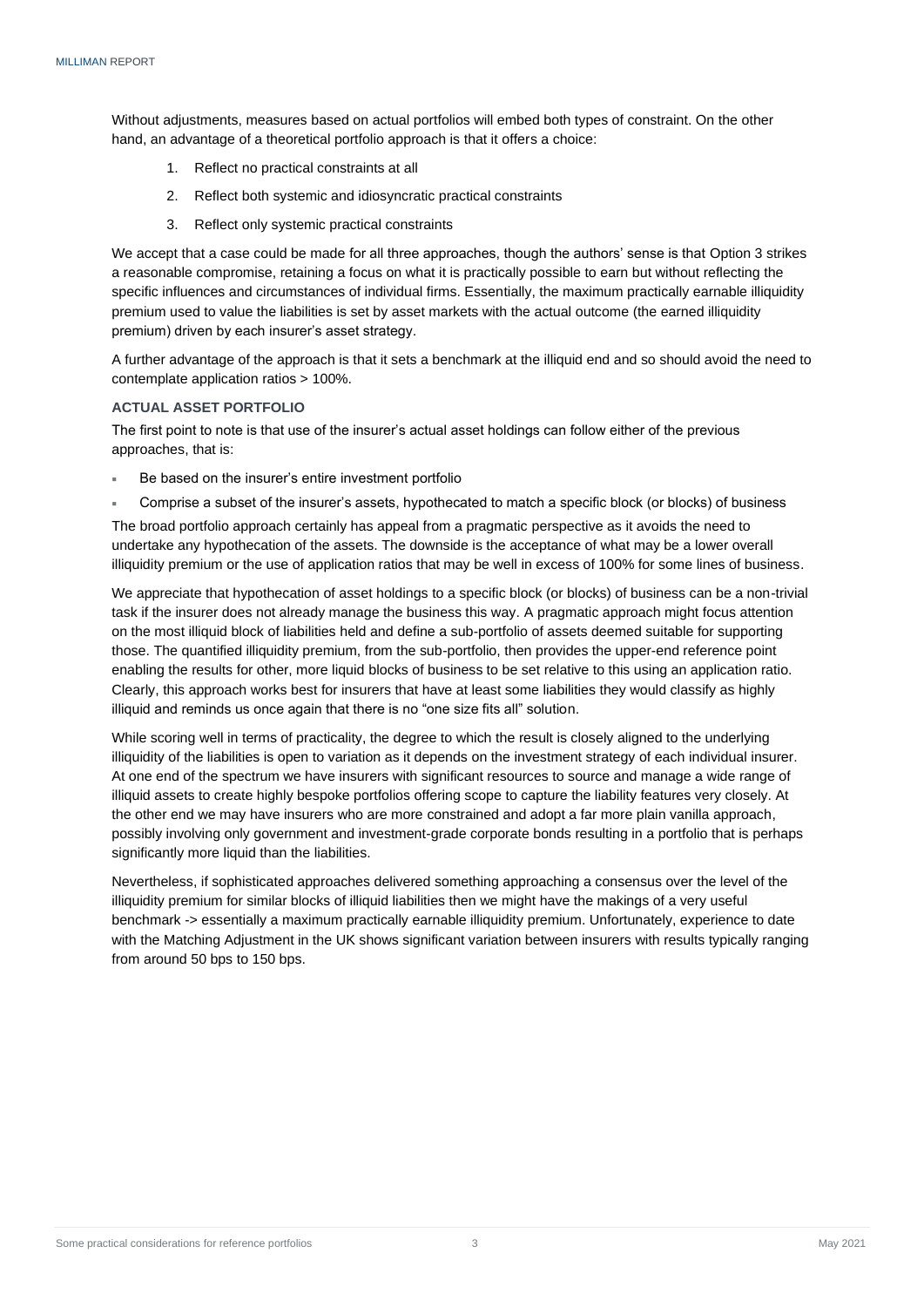#### **WHAT ABOUT THE RISK?**

The discussion so far has considered ways to determine a reference portfolio of assets that aligns well to the features of the underlying liabilities—currency, timing, and liquidity. However, we have yet to consider the degree to which any illiquidity premium derived from such a portfolio is subject to risk.

Structural models clearly show that the illiquidity premium for corporate bonds increases with the credit spread and has higher values for the lowest credit ratings like "CCC." Does it mean that for the most illiquid liabilities, like annuities, the reference portfolios should include high-yield bonds? The issue with high-yield bonds is that the illiquidity premium cannot be harvested without taking significant credit risk.

Recall that any illiquidity premium added to the discount rate used to value the liabilities is being "banked" in advance. Recall also that the illiquidity premium is being added to a risk-free rate, i.e., a return that insurers should be able to earn without risk. In light of this, it feels entirely reasonable to determine that any illiquidity premium included in the discount rate should be capable of being earned in a relatively risk-free way.

Of course, there is no unique approach to this and insurers may take different views on the range of instruments included and the mechanisms used to mitigate credit risk. For example, a possible criterion is the existence of credit default swap (CDS) protection for the considered issuers with broadly similar maturities or the practical accessibility of other ways to mitigate credit risk, e.g., via strong collateralisation. Such an approach would naturally exclude instruments whose embedded credit risk cannot be readily mitigated to a level the insurer is comfortable with.

While this type of constraint would be easy to apply for theoretical reference portfolios, insurers applying approaches based on their own investment strategies should also consider it. This means that whenever insurers opt for riskier investment strategies with exposures difficult to de-risk, e.g., high-yield bonds, they should consider adjusting their portfolio for the purpose of the illiquidity premium calculation by replacing any such exposures with alternatives that can be reasonably de-risked.

To be clear, nothing here should prevent insurers pursuing reasonable investment strategies subject to the usual constraints of good governance, risk appetite, and regulation. Where additional credit risk is accepted the results will be simply that the illiquidity premium actually earned turns out to be higher (or lower) than that embedded into the liability discount rate with the differences emerging into the IFRS 17 results over time.

## <span id="page-5-0"></span>A simple case study

Let us consider a simple case where the liabilities held by the insurance company can be classified into three blocks, 1, 2, and 3, backed by the actual asset portfolio of the insurer. Let us also assume the work of classifying liability blocks in terms of their degree of liquidity has been already performed, so that liability 1 (resp. liability 3) constitutes the most illiquid (resp. liquid) block held by the insurance company. Furthermore, let us consider that the insurer actually does not hold the most illiquid contracts existing on the market, so that one could find another liability block, denoted A, as the most illiquid block of the insurance liability spectrum.

Following the "Illiquid benchmark portfolio" method described above, one practical approach to compute the illiquidity premium of each liability block, 1, 2, and 3, would be to:

- 1. Determine the illiquidity premium  $x$  associated with the most illiquid liability block A.
- 2. Express the illiquidity of the liability blocks 1, 2 and 3 actually held as a combination of  $x$  and an application ratio. 1

<sup>1</sup> Please refer to our earlier paper [\(https://www.milliman.com/en/insight/Setting-discount-rates-under-IFRS-17-Getting-the-job-done-Paper-2-](https://www.milliman.com/en/insight/Setting-discount-rates-under-IFRS-17-Getting-the-job-done-Paper-2-Setting-the-approach) [Setting-the-approach\)](https://www.milliman.com/en/insight/Setting-discount-rates-under-IFRS-17-Getting-the-job-done-Paper-2-Setting-the-approach) for an explanation of how application ratios can be determined via a stress testing approach.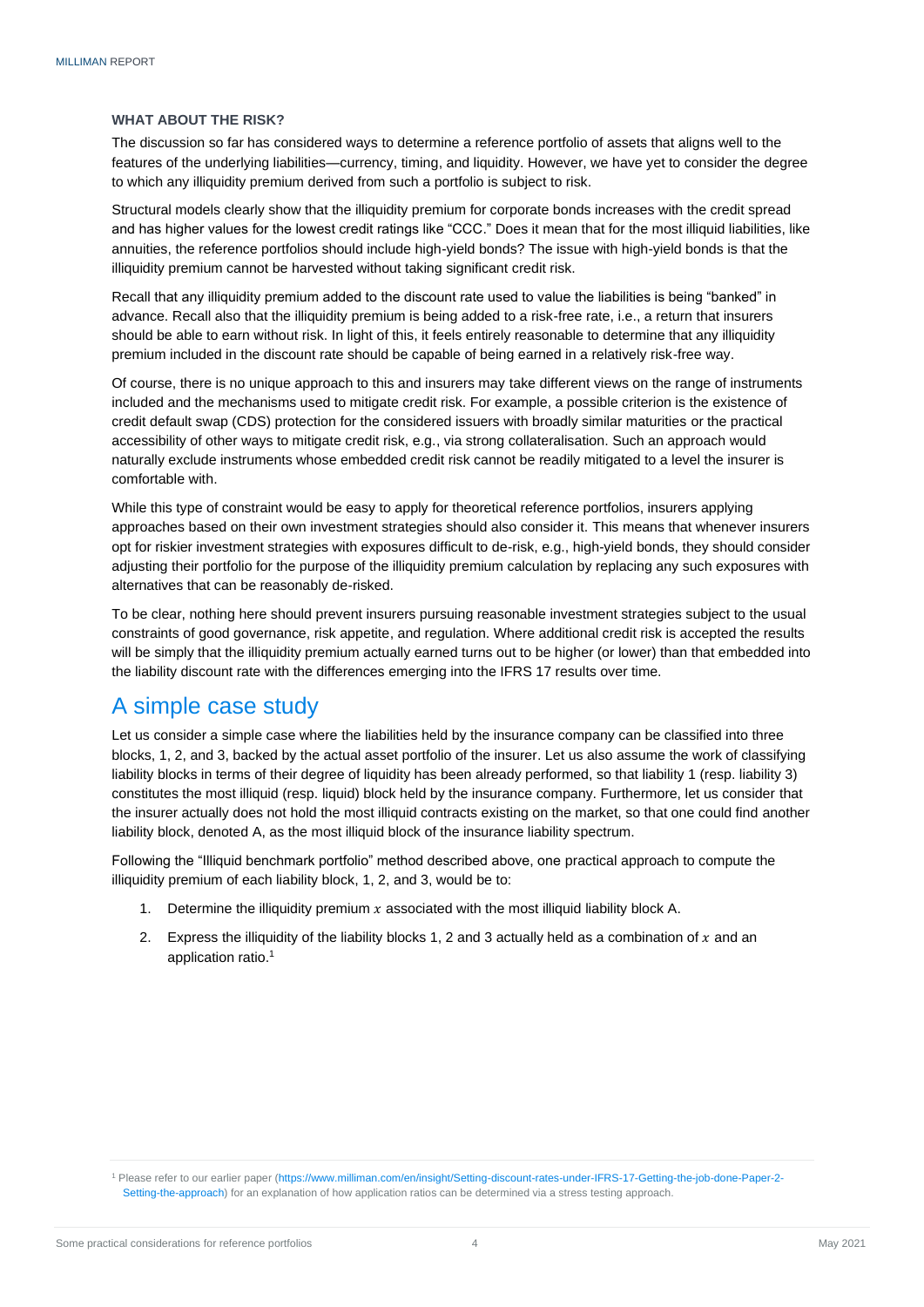We illustrate this approach to calculation of the illiquidity premium (ILP) in Figure 2:



#### **FIGURE 2: EXAMPLE ILP CALCULATION APPROACH**

The first step is to determine the reference portfolio associated with liability block A. As already discussed, this could be constructed by the selection of suitable assets the insurer already holds. This approach would ensure the reference portfolio remains linked to the actual insurer portfolio. Nevertheless, as our example insurer does not actually have exposure to the most illiquid type of insurance liabilities it may be the case that the existing portfolio does not contain a sufficiently rich set of candidate illiquid assets to support a robust calculation of  $x$ . In that event, existing assets might be supplemented with others not actually held or the entire calculation of  $x$ drawn from an external source.

In order to illustrate this framework, let us consider a simple example assuming we know the characteristics of the most illiquid liability block A.

#### <span id="page-6-0"></span>**DESCRIPTION OF LIABILITY BLOCK A<sup>2</sup>**

- Simple contract with a single premium paying the maximum of a return of premium and a % of the upside return on a broad equity market index after 10 years
- Benefit available only at maturity, no surrender value available
- Hence, this is a very illiquid liability
- Denominated in EUR

#### <span id="page-6-1"></span>**IDENTIFICATION OF THE REFERENCE PORTFOLIO**

In this section, we discuss the determination of the reference portfolio associated with liability block A.

The construction of a replicating portfolio is an established technique within the insurance industry. Such approaches can provide a useful starting point for the generation of the illiquid benchmark portfolio expressing the value of the liabilities in terms of a portfolio of financial instruments with the same characteristics in terms of the volume, timing, and currency of the cash-flows. Historically, since insurance applications have focused on ease of valuation and hedging, replicating portfolios usually use a combination of simple assets like zero coupon bonds or vanilla options (swaptions, puts, …). As a result, insurance replicating portfolios generally rely on liquid instruments with readily available mark-to-market valuations.

<sup>&</sup>lt;sup>2</sup> We have used a deliberately simplified liability for ease of illustration. In reality, the benchmark illiquid liabilities in Block A are likely to comprise annuities in payment or similar exposures.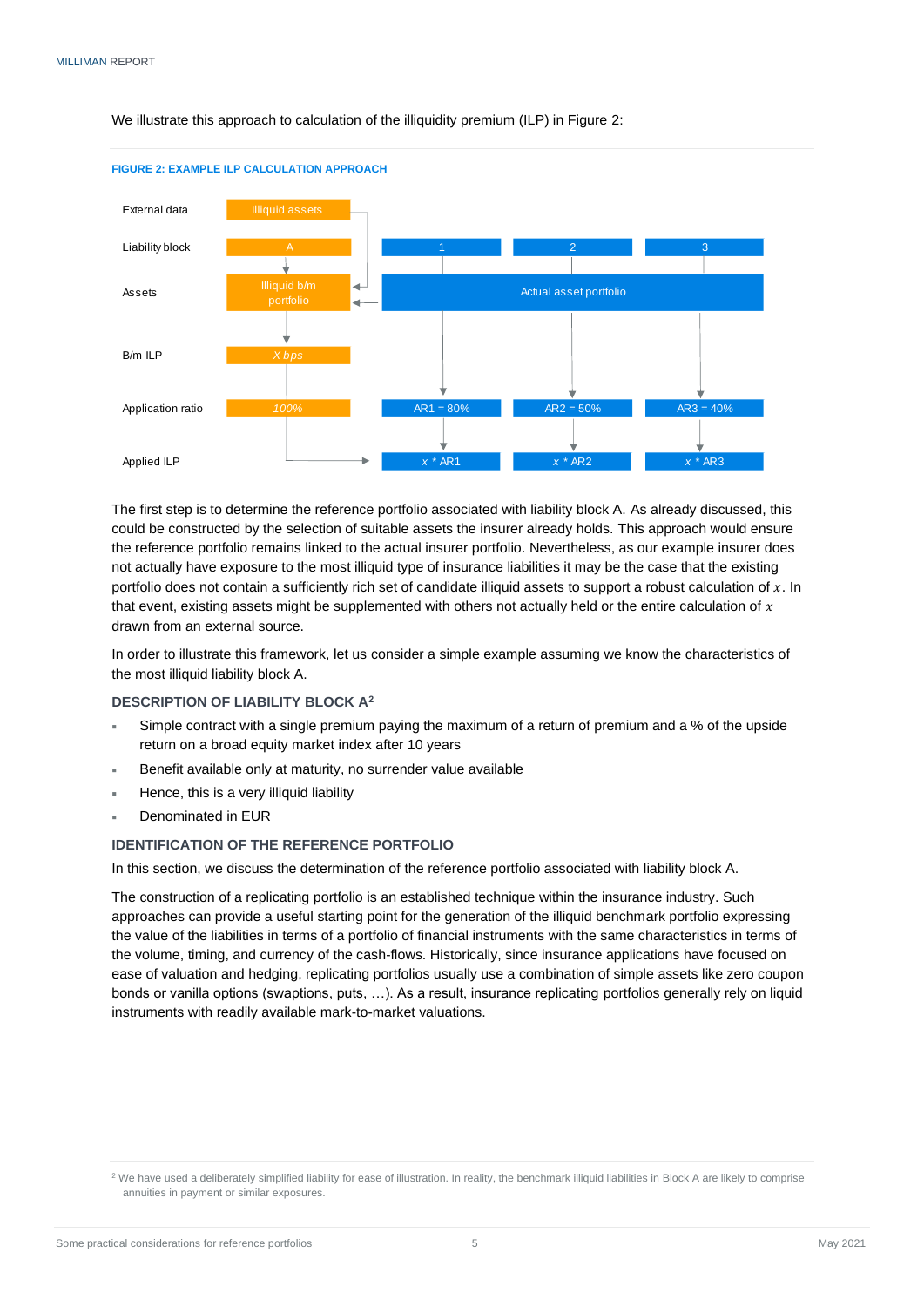For the purpose of discussion, let us consider that the calibration of a replicating portfolio associated with our liability block A led to the following simple portfolio:

#### **Replicating portfolio = 10- year risk-free bond + 10-year European call option**

Recall that we aim at estimating the illiquidity premium of a very illiquid liability block. This example shows that, while the replicating portfolio is helpful in showing us the form of the matching financial instruments, it will not directly deliver us the ILP. So taking each component of the replicating portfolio in turn:

- The computation of the illiquidity premium of the embedded option is not straightforward. In fact, the pricing of such assets is not expected to consider an illiquidity premium explicitly and it may be challenging to estimate it. As a practical simplification, if the value of the embedded guarantee replicated by the option is a small proportion of the overall BEL, one could treat it like an equity asset with a zero illiquidity premium contribution.
- Looking now at the bond asset, we need to select an illiquid asset(s) with due regard for pragmatic constraints such as duration, currency, and credit risk in order to determine the reference portfolio. Our insurer finds its asset portfolio already contains a BBB rated corporate bond and establishes that closely matched CDS protection is available in the market to mitigate the credit risk. Our insurer considers both its own holdings and external data and concludes that this bond is the most illiquid asset available whilst meeting its selection criteria. Unfortunately, the longest duration bond available is only eight years, leaving our insurer short in terms of matching the 10-year duration of the illiquid benchmark liability.

The situation described above, where it is not possible to construct a completely matching set of highly illiquid assets, is likely to arise in practical applications. There is no single approach to address this scenario but we consider below two possibilities that we feel reside at the relatively conservative end of the spectrum in that they do not assume future reinvestment opportunities into illiquid assets or extrapolation of the ILP beyond currently observable data.

#### <span id="page-7-0"></span>**Match Duration**

The insurer starts to explore progressively more liquid assets but those available with longer durations. For simplicity, we assume the only option is to include a risk-free government bond and our insurer selects the longest duration bond consistent with constraints such as there being sufficient traded volume in the market to cover the theoretical investment required. Our insurer concludes the most suitable bond has a duration of 15 years.

Allowing for the above leads to the new reference portfolio for our liability block A aligned to a duration of 10 years as:

#### **Benchmark illiquid reference portfolio = 15 years risk-free bond (weight 30%) + 8 years BBB corporate bond (weight 70%)**

Based on this illiquid benchmark portfolio our insurer computes  $x$  as:

#### **= 30% \* 0 bps (ILP on risk-free bond) + 70% \* 50 bps (ILP on corporate bond net of CDS protection) = 35 bps**

The ILP to be applied to each of liability blocks  $1-3$  can then be determined via an application ratio applied to  $x$ :

- Liability block 1 (duration 10,  $EUR$ ) = 80%  $*$  35 bps = 28 bps
- Liability block 2 (duration 10,  $EUR$ ) = 50%  $*$  35 bps = 17.5 bps
- Liability block 3 (duration 10,  $EUR$ ) = 40%  $*$  35 bps = 14 bps

<span id="page-7-1"></span>Note that the process described above would need to be considered for liabilities of different durations and currencies with the reference portfolio refreshed at each valuation date in order to optimise the ILP available. Returning to our example above, after two years have passed, the duration of our liability has reduced to eight years and it may now be feasible to match this entirely using an illiquid BBB corporate bond, eliminating the ILP dilution arising from inclusion of the government bond.